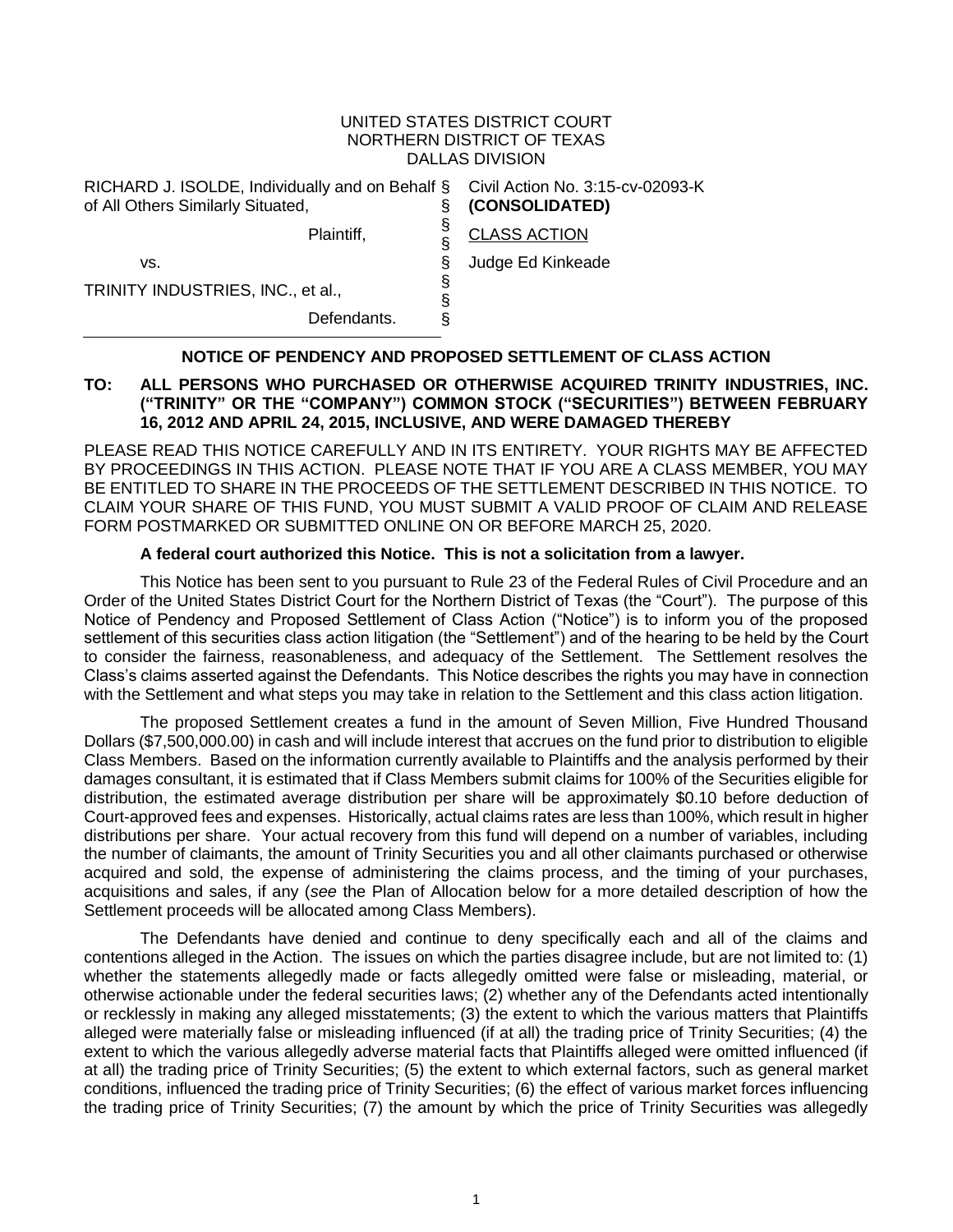artificially inflated (if at all); and (8) the appropriate economic model for determining the amount by which the price of Trinity Securities was allegedly artificially inflated (if at all). Plaintiffs and Defendants do not agree on the average amount of damages per share that would be recoverable if Plaintiffs were to have prevailed on each claim asserted. The Defendants deny that they have violated the federal securities laws or any laws.

Plaintiffs believe that the proposed Settlement is a very good recovery and is in the best interests of the Class. There were significant risks associated with continuing to litigate through trial, and if the Defendants prevailed at trial, the Class would receive nothing. In addition, the amount of damages recoverable by the Class was and is challenged by the Defendants. Recoverable damages in this case are limited to losses caused by conduct actionable under applicable law, and had the Action gone to trial, the Defendants intended to assert that they have not violated the law, that they are not liable, and that any losses of Class Members were caused by non-actionable market, industry, general economic or company-specific factors.

Plaintiffs' Counsel have not received any payment for their services in conducting this Action on behalf of Plaintiffs and the members of the Class, nor have they been paid their litigation expenses. If the Settlement is approved by the Court, Lead Counsel will apply to the Court, on behalf of all Plaintiffs' Counsel, for attorneys' fees of \$1,125,000, plus expenses not to exceed \$200,000, plus interest on such amounts, all of which shall be paid from the Settlement Fund. If the amounts requested by counsel are approved by the Court, the average cost per Security would be approximately \$0.02. In addition, the Plaintiffs intend to seek an amount not to exceed \$20,000 pursuant to the Private Securities Litigation Reform Act of 1995, 15 U.S.C. §78u-4(a)(4), in connection with their representation of the Class.

This Notice is not an expression of any opinion by the Court about the merits of any of the claims or defenses asserted by any party in this Action or the fairness or adequacy of the proposed Settlement.

For further information regarding this Settlement you may contact the Claims Administrator toll-free at 1-866-234-5150 or visit the website www.TrinitySecuritiesSettlement.com. You may also contact a representative of Lead Counsel: Rick Nelson, c/o Shareholder Relations, Robbins Geller Rudman & Dowd LLP, 655 West Broadway, Suite 1900, San Diego, CA 92101, Telephone: 1-800-449-4900. Please do not call any representative of the Defendants or the Court.

## **I. NOTICE OF HEARING ON PROPOSED SETTLEMENT**

A hearing (the "Settlement Hearing") will be held on March 31, 2020, at 10:00 a.m., before the Honorable Ed Kinkeade, United States District Judge, at the United States District Court for the Northern District of Texas, Earle Cabell Federal Building, 1100 Commerce Street, Room 1625, Dallas, Texas 75242. The purpose of the Settlement Hearing will be to determine: (1) whether the Settlement consisting of Seven Million, Five Hundred Thousand Dollars (\$7,500,000.00) in cash plus accrued interest on the Settlement Fund should be approved as fair, reasonable, and adequate to the Class, which would result in this Action being dismissed with prejudice against the Released Parties as set forth in the Stipulation of Settlement dated September 23, 2019 (the "Stipulation" or the "Settlement Agreement"); (2) whether the proposed plan to distribute the Settlement proceeds (the "Plan of Allocation") is fair, reasonable, and adequate; and (3) whether the application by Lead Counsel for an award of attorneys' fees and expenses should be approved. The Court may adjourn or continue the Settlement Hearing without further notice to the Class.

## **II. DEFINITIONS USED IN THIS NOTICE**

1. "Authorized Claimant" means any member of the Class who submits a valid Proof of Claim and Release form and whose claim for recovery has been allowed pursuant to the terms of the Stipulation.

2. "Claims Administrator" means the firm retained by Lead Counsel, subject to approval of the Court, to provide all notices approved by the Court to potential Class Members and to administer the Settlement.

3. "Class" means all persons and entities who purchased or otherwise acquired publicly traded Trinity common stock between February 16, 2012 and April 24, 2015, inclusive, and were damaged thereby. Excluded from the Class are: (i) Defendants; (ii) the Immediate Family Members of the Individual Defendants; (iii) the officers and directors of Trinity during the Class Period and their Immediate Family Members; (iv) any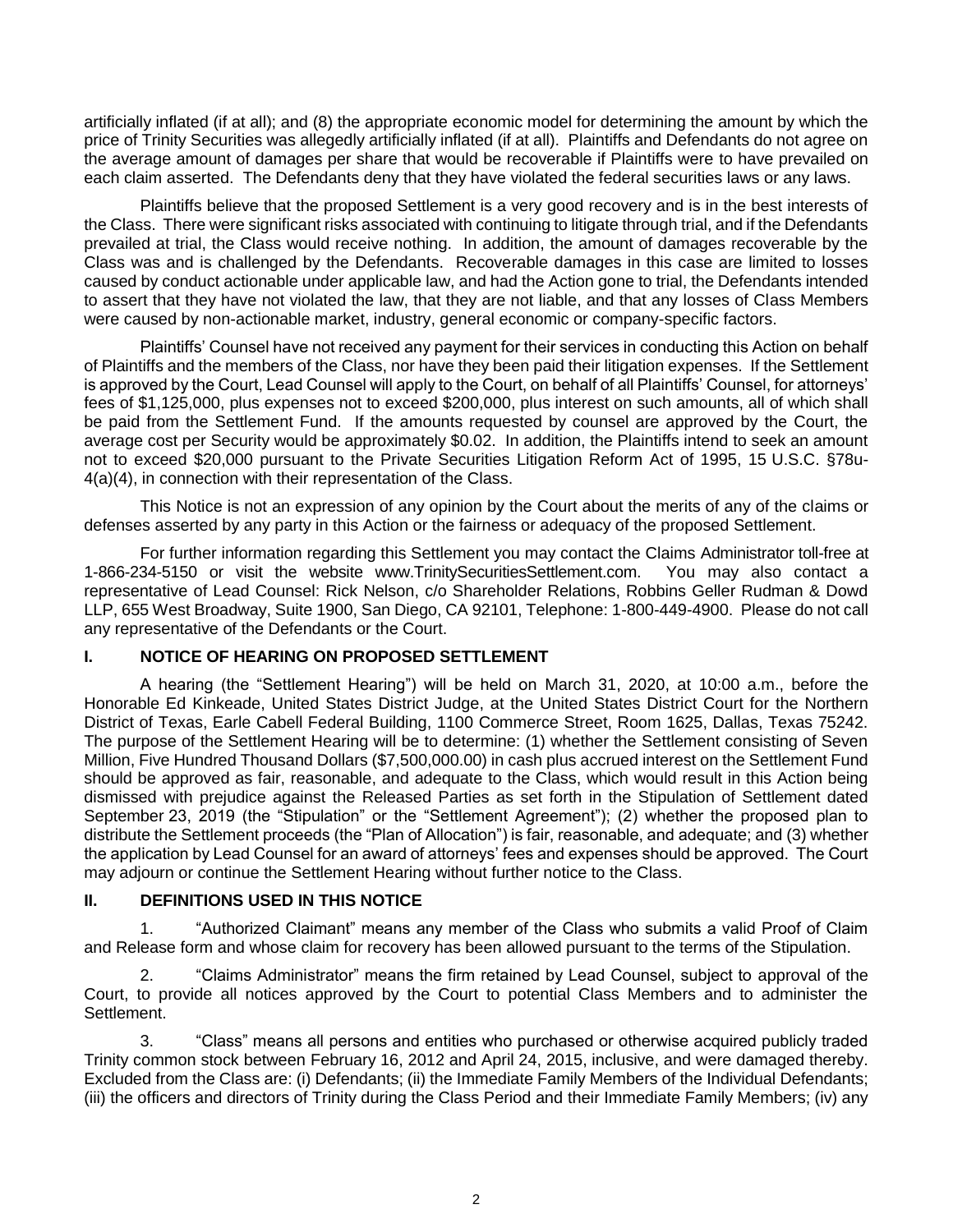parents, subsidiaries, or affiliates of Trinity; (v) any firm, trust, corporation, or other entity in which any Defendant has, or had during the Class Period, a controlling interest; and (vi) the legal representatives, affiliates, heirs, successors-in-interest, or assigns of any such excluded person or entity. Also excluded from the Class are any persons and entities who or which exclude themselves by submitting a request for exclusion that is accepted by the Court.

4. "Class Member" means a person or entity who falls within the definition of the Class as set forth above in ¶3.

5. "Class Period" means the period between February 16, 2012 and April 24, 2015, inclusive.

6. "Court" means the United States District Court for the Northern District of Texas.

7. "Defendants" means Trinity Industries, Inc., Timothy R. Wallace, James E. Perry, and Gregory B. Mitchell.

8. "Effective Date" means the first date by which all of the events and conditions specified in ¶7.1 of the Stipulation have been met and have occurred.

9. "Escrow Account" means the account controlled by the Escrow Agents.

10. "Escrow Agents" means Lead Counsel or their successor(s).

11. "Final" means when the last of the following with respect to the Judgment or any other court order shall occur: (i) the expiration of the time to file a motion to alter or amend the Judgment or order under Federal Rule of Civil Procedure 59(e) has passed without any such motion having been filed; (ii) the expiration of the time in which to appeal the Judgment or order has passed without any appeal having been taken; or (iii) if a motion to alter or amend is filed or if an appeal is taken, the determination of that motion or appeal in such a manner as to permit the consummation of the Settlement, in accordance with the terms and conditions of the Stipulation. For purposes of this paragraph, an "appeal" shall include any petition for a writ of certiorari or other writ that may be filed in connection with approval or disapproval of this Settlement, but shall not include any appeal which concerns only the issue of attorneys' fees and expenses or any Plan of Allocation of the Settlement Fund.

12. "Immediate Family Members" means children, stepchildren, parents, stepparents, spouses, siblings, mothers-in-law, fathers-in-law, sons-in-law, daughters-in-law, brothers-in-law, and sisters-in-law. As used in this paragraph, "spouse" shall mean a husband, a wife, or a partner in a state-recognized domestic relationship or civil union.

13. "Individual Defendants" means Timothy R. Wallace, James E. Perry, and Gregory B. Mitchell.

14. "Judgment" means the judgment and order of dismissal with prejudice to be rendered by the Court upon approval of the Settlement, substantially in the form attached to the Stipulation as Exhibit B.

15. "Lead Counsel" means Robbins Geller Rudman & Dowd LLP, 655 West Broadway, Suite 1900, San Diego, CA 92101; Lowenstein Sandler LLP, One Lowenstein Drive, Roseland, NJ 07068; and Bernstein Litowitz Berger & Grossmann LLP, 1251 Avenue of the Americas, New York, NY 10020.

16. "Net Settlement Fund" means the portion of the Settlement Fund that shall be distributed to Authorized Claimants as allowed by the Stipulation, the Plan of Allocation, or the Court, after provision for the amounts set forth in ¶5.5(a)-(c) of the Stipulation.

17. "Plaintiffs" or "Lead Plaintiffs" means Plumbers and Pipefitters National Pension Fund ("Plumbers and Pipefitters"), United Association Local Union Officers & Employees' Pension Fund (the "UA Fund"), and the Department of the Treasury of the State of New Jersey and its Division of Investment ("New Jersey").

18. "Plaintiffs' Counsel" means any counsel who have appeared for any of the Plaintiffs in the Action.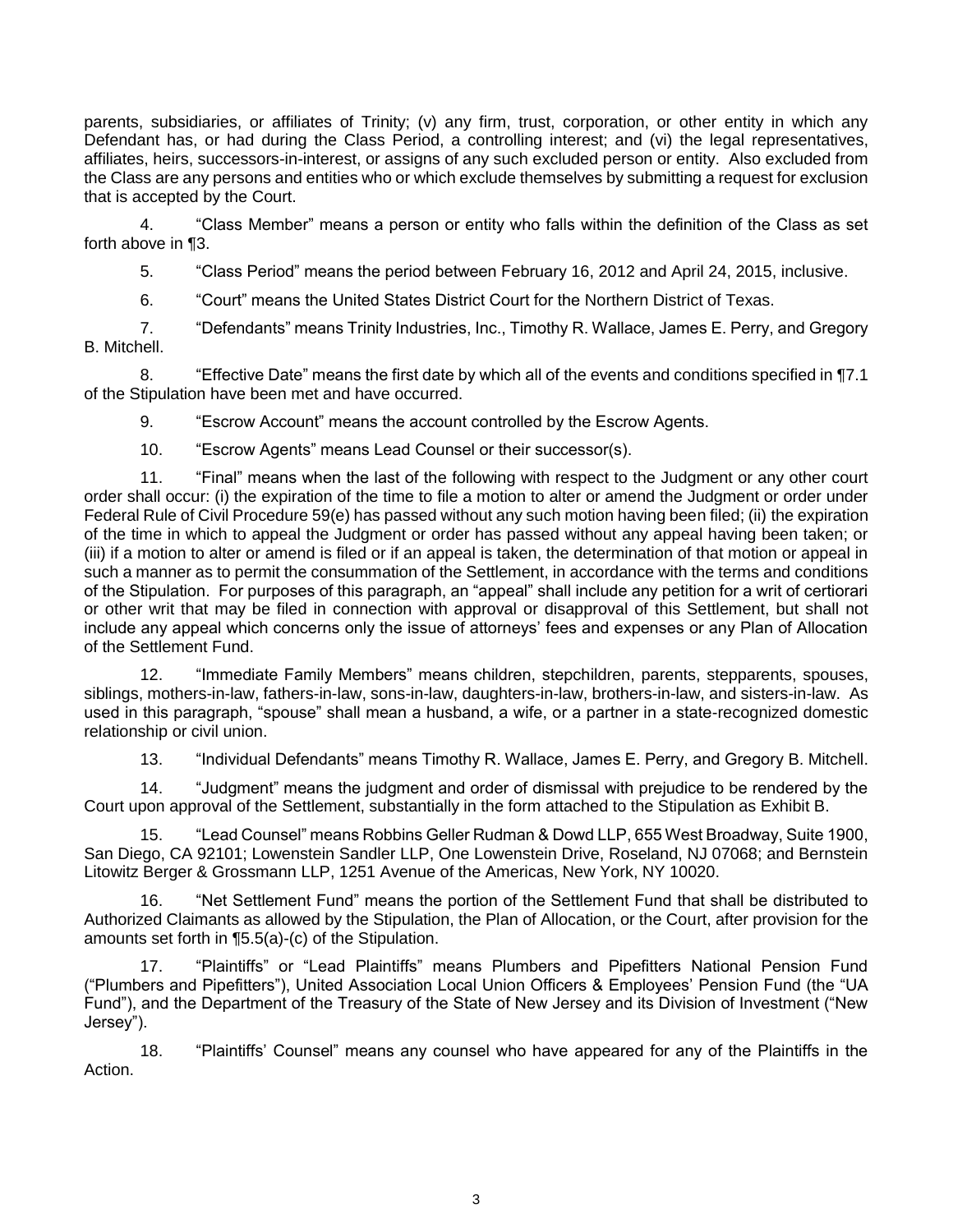19. "Plan of Allocation" means a plan or formula of allocation of the Net Settlement Fund whereby the Settlement Fund shall be distributed to Authorized Claimants after payment of expenses of notice and administration of the Settlement, Taxes, and Tax Expenses and such attorneys' fees, expenses, and interest and other expenses as may be awarded by the Court. Any Plan of Allocation is not part of the Stipulation and Defendants and the Released Parties shall have no responsibility or liability with respect to the Plan of Allocation.

20. "Released Claims" means, collectively, the Released Plaintiffs' Claims and the Released Defendants' Claims.

21. "Released Defendants' Claims" means any and all claims and causes of action of every nature and description whatsoever whether known or unknown, whether arising under federal, state, common, or foreign law that arise out of or are based upon or related to the institution, prosecution, assertion, settlement, or resolution of the Action or the Released Plaintiffs' Claims, except for claims relating to the enforcement of the Settlement. "Released Defendants' Claims" includes "Unknown Claims" as defined below in ¶28.

22. "Released Parties" means Defendants and each of their past or present subsidiaries, past or present directors, officers, employees, partners, insurers, co-insurers, reinsurers, principals, controlling shareholders, attorneys, accountants, auditors, underwriters, investment advisors, personal or legal representatives, predecessors, successors, parents, divisions, joint ventures, assigns, spouses, heirs, estates, related or affiliated entities, and Individual Defendants' Immediate Family Members.

23. "Released Plaintiffs' Claims" means any and all claims and causes of action of every nature and description whatsoever whether known or unknown, whether arising under federal, state, common, or foreign law, whether class or individual in nature, that Lead Plaintiffs or any other member of the Class asserted in the Action or could have asserted in any forum that arise out of or are based upon or related to both (i) the purchase or acquisition of Trinity common stock during the Class Period, and (ii) the allegations, transactions, facts, matters, occurrences, representations, or omissions involved, set forth, or referred to in the Complaint, except for claims relating to the enforcement of the Settlement. "Released Plaintiffs' Claims" includes "Unknown Claims" as defined below in ¶28.

24. "Settlement" means the settlement contemplated by the Stipulation.

25. "Settlement Amount" means the principal amount of Seven Million, Five Hundred Thousand Dollars (\$7,500,000.00), to be paid pursuant to ¶2.1 of the Stipulation. Such amount is paid as consideration for full and complete settlement and release of all the Released Plaintiffs' Claims.

26. "Settlement Fund" means the Settlement Amount, together with all interest and income earned thereon after being transferred to an account controlled by the Escrow Agents, and which may be reduced by payments or deductions as provided for herein or by Court order.

27. "Settling Parties" means Defendants and Lead Plaintiffs on behalf of themselves and the Class Members.

28. "Unknown Claims" means, collectively, any and all Released Plaintiffs' Claims, of every nature and description, that any Plaintiff or any other Class Member does not know or suspect to exist in his, her, or its favor at the time of the Effective Date, and any Released Defendants' Claims, of every nature and description, that any Defendant does not know or suspect to exist in his or its favor at the time of the Effective Date, which, if known by him, her, or it, might have affected his, her or its settlement with and release of the Released Parties, or might have affected his, her, or its decision not to object to or opt out of this Settlement. With respect to any and all Released Claims, the Settling Parties stipulate and agree that, upon the Effective Date, Lead Plaintiffs and Defendants shall expressly waive, and each of the other Class Members shall be deemed to have waived, and by operation of the Judgment shall have waived, the provisions, rights, and benefits of California Civil Code §1542, which provides, in relevant part:

**A general release does not extend to claims that the creditor or releasing party does not know or suspect to exist in his or her favor at the time of executing the release and that, if known by him or her, would have materially affected his or her settlement with the debtor or released party.**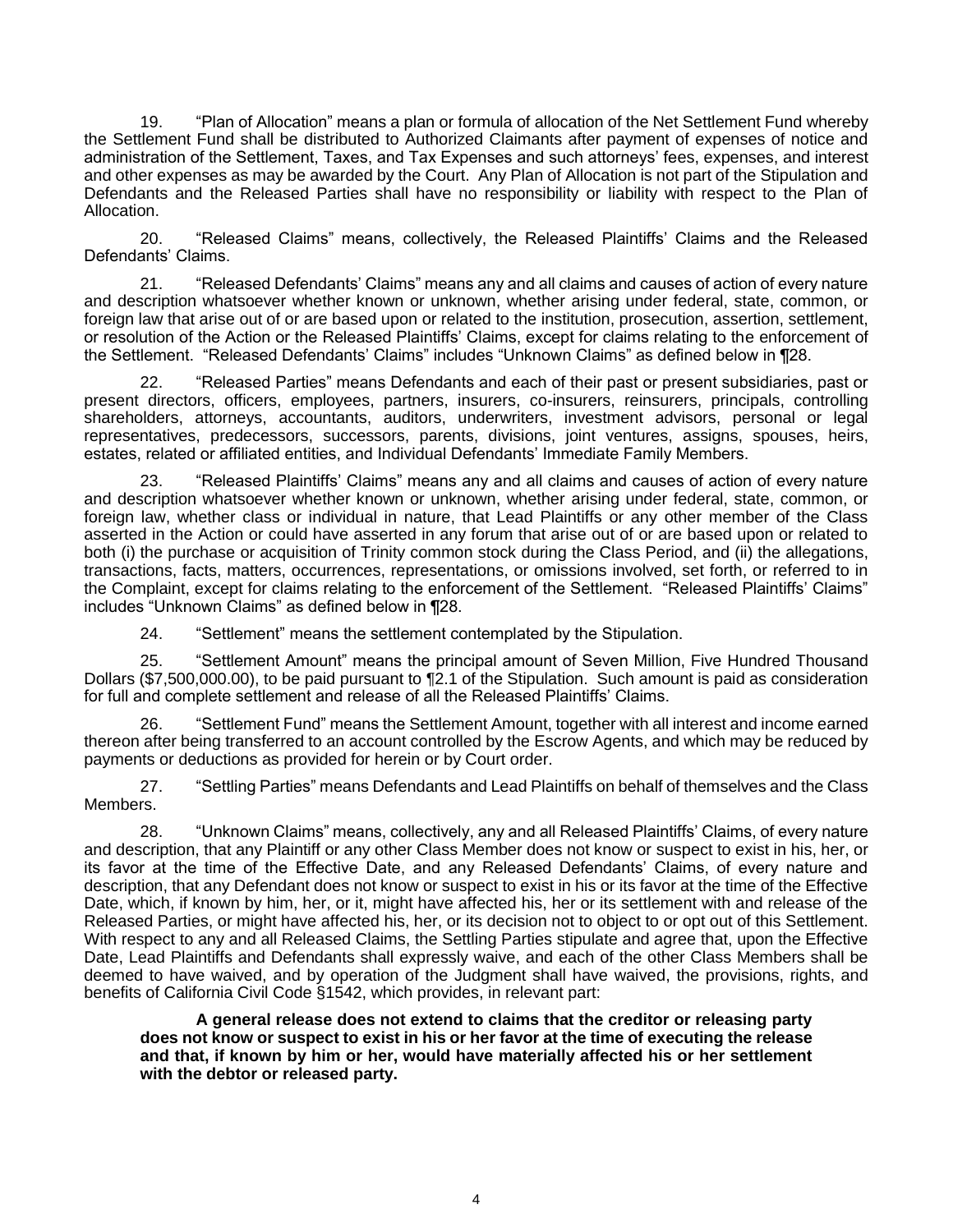Upon the Effective Date, Lead Plaintiffs and Defendants shall expressly waive and each of the other Class Members shall be deemed to have, and by operation of the Judgment shall have expressly, waived any and all provisions, rights, and benefits conferred by any law of any state or territory of the United States, or principle of common law, which is similar, comparable, or equivalent to California Civil Code §1542. Lead Plaintiffs and the other Class Members may hereafter discover facts in addition to or different from those which he, she, or it now knows or believes to be true with respect to the subject matter of the Released Plaintiffs' Claims, but, upon the Effective Date, Lead Plaintiffs shall expressly, and each other Class Member, shall be deemed to have, and by operation of the Judgment shall have, fully, finally, and forever settled and released any and all Released Plaintiffs' Claims without regard to the subsequent discovery or existence of such different or additional facts. Defendants may hereafter discover facts in addition to or different from those which he or it now knows or believes to be true with respect to the subject matter of the Released Defendants' Claims, but, upon the Effective Date, Defendants shall expressly, and by operation of the Judgment shall have, fully, finally, and forever settled and released any and all Released Defendants' Claims without regard to the subsequent discovery or existence of such different or additional facts. Lead Plaintiffs and Defendants acknowledge, and the other Class Members shall be deemed by operation of the Judgment to have acknowledged, that the foregoing waiver was separately bargained for and an essential term of the Settlement of which this release is a part.

## **III. THE LITIGATION**

This case is currently pending before the Honorable Ed Kinkeade in the United States District Court for the Northern District of Texas and was brought on behalf of the Class of all persons who purchased or otherwise acquired Trinity common stock between February 16, 2012, through and including April 24, 2015, and were damaged thereby. The initial complaint was filed on April 27, 2015. On March 8, 2016, the Court appointed Plumbers and Pipefitters, the UA Fund, and New Jersey as Lead Plaintiffs and Robbins Geller Rudman & Dowd LLP, Lowenstein Sandler LLP, and Bernstein Litowitz Berger & Grossmann LLP as Lead Counsel. On May 11, 2016, Lead Plaintiffs filed the Consolidated Complaint for Violations of the Federal Securities Laws ("Complaint"), which alleges that during the Class Period, Defendants made false and misleading statements by failing to disclose to investors that Trinity secretly made dangerous changes to its ET-Plus guardrail system in 2005 without necessary approval from the Federal Highway Administration, exposing the Company to considerable civil and criminal liabilities, risk of lost business, and other negative financial consequences as a result. These alleged misstatements and omissions artificially inflated Trinity's stock price, ultimately causing substantial damage to the Class when the truth was revealed.

From the outset of the Action, Defendants have denied all of these allegations and consistently maintained that they never made any statement to the market that was false or misleading, nor did they ever direct anyone to make public statements that were false or misleading. Defendants believed at the time and still believe that, during the Class Period and at all other times, Trinity's public statements were truthful, accurate, and not misleading. As a result, Defendants contend that Plaintiffs cannot prove any element of securities fraud, including, but not limited to, falsity, scienter, and loss causation.

On June 14, 2016, Defendants filed a motion to stay and administratively close proceedings pending Trinity's appeal to the Fifth Circuit of a related *qui tam* judgment in *United States ex rel. Joshua Harman v. Trinity Industries, Inc.*, No. 2:12-cv-0089-JRG (E.D. Tex.) ("*Harman*"). Judge Kinkeade denied Defendants' motion to stay on July 5, 2016. On August 18, 2016, Defendants filed motions to dismiss the Complaint on behalf of: 1) Trinity Industries, Inc., James E. Perry and Timothy R. Wallace; and 2) Gregory B. Mitchell. On October 4, 2016, Lead Plaintiffs filed their opposition to Defendants' motions, and Defendants filed their reply briefs on November 18, 2016. On March 13, 2017, the Court *sua sponte* reconsidered its previous denial of Defendants' motion to stay, granted that motion, and administratively closed proceedings pending the Fifth Circuit's decision in the related *Harman* case. On September 29, 2017, the Fifth Circuit reversed the verdict in *Harman* and rendered judgment as a matter of law in favor of Trinity. On February 12, 2018, the plaintiff in *Harman* filed a petition for a writ of certiorari with the U.S. Supreme Court, which was denied on January 7, 2019. On February 21, 2019, the parties in the present Action jointly stipulated to modify the schedule for Plaintiffs to file an amended complaint. On May 8, 2019, the parties agreed to further modify the schedule to allow the parties to focus their efforts on mediation.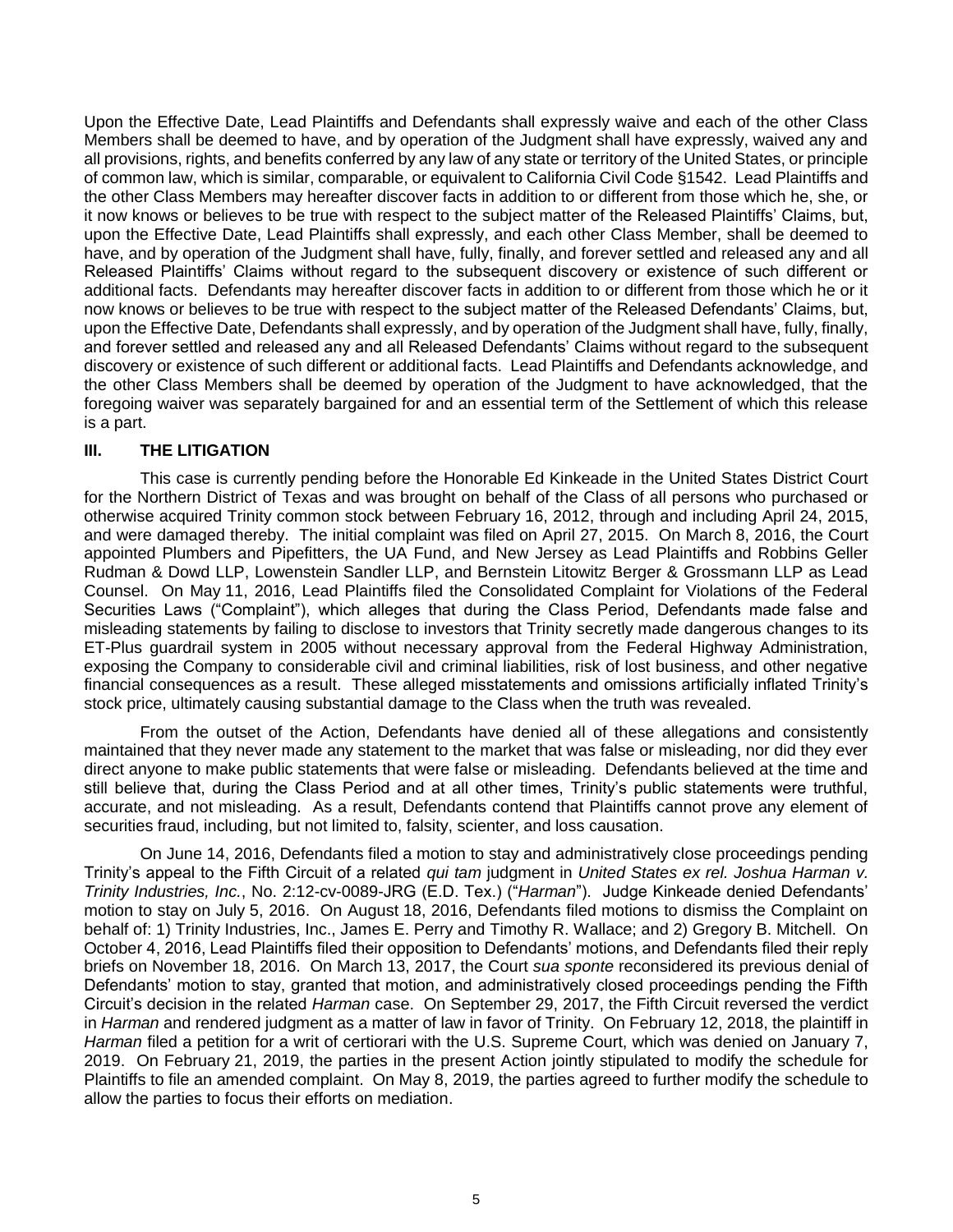On June 18, 2019, the parties engaged in a successful mediation session with Gregory P. Lindstrom, and the parties agreed to settle the Action for financial consideration in the amount of Seven Million, Five Hundred Thousand Dollars (\$7,500,000.00). The parties finalized a written term sheet, which documented their agreement to the financial consideration and several non-monetary settlement terms. The term sheet provided, among other things, that the mediator was vested with binding authority to promptly resolve any disputes arising out of the finalization of the settlement documentation.

# **IV. CLAIMS OF THE PLAINTIFFS AND BENEFITS OF SETTLEMENT**

Plaintiffs and Lead Counsel believe that the claims asserted in the Action have merit. However, Plaintiffs and Lead Counsel recognize and acknowledge the expense and length of continued proceedings necessary to prosecute the Action against the Defendants through trial. Plaintiffs and Lead Counsel also have taken into account the uncertain outcome and the risk of trial, especially in complex matters such as this Action, as well as the risks posed by the difficulties and delays relating to post-trial motions, and potential appeals of the Court's determination of said motions, or the verdict of a jury. Plaintiffs and Lead Counsel also are aware of the defenses to the securities law violations asserted in the Action. Plaintiffs and Lead Counsel believe that the Settlement set forth in the Settlement Agreement confers substantial benefits upon the Class in light of the circumstances present here. Based on their evaluation, Plaintiffs and Lead Counsel have determined that the Settlement set forth in the Settlement Agreement is fair, reasonable, and adequate and in the best interests of the Class.

# **V. DEFENDANTS' DENIALS OF WRONGDOING AND LIABILITY**

Defendants have denied and continue to deny that they have violated the federal securities laws or any laws and maintain that their conduct was at all times proper and in compliance with all applicable provisions of law. Defendants have denied and continue to deny specifically each and all of the claims and contentions alleged in the Action, along with all charges of wrongdoing or liability against them arising out of any of the conduct, statements, acts, or omissions alleged, or that could have been alleged, in the Action. Defendants also have denied and continue to deny, *inter alia*, the allegations that any of the Defendants made, knowingly or otherwise, any material misstatements or omissions; that Defendants acted recklessly or with culpable intent; that any member of the Class has suffered any damages; that the price of Trinity Securities was artificially inflated by reason of the alleged misrepresentations, omissions, or otherwise; or that the members of the Class were harmed by the conduct alleged in the Action or that could have been alleged as part of the Action. In addition, Defendants maintain that they have meritorious defenses to all claims alleged in the Action.

Nonetheless, taking into account the uncertainty, risks, costs, and distraction inherent in any litigation, especially in complex cases such as this Action, Defendants have determined that it is desirable and beneficial to them that the Action be settled in the manner and upon the terms and conditions set forth in the Settlement Agreement. As set forth in ¶¶8.2-8.3 of the Settlement Agreement, the Settlement Agreement shall in no event be construed as or deemed to be evidence of an admission or concession by Defendants or any of the Released Parties with respect to any claim of any fault or liability or wrongdoing or damage whatsoever.

# **VI. TERMS OF THE PROPOSED SETTLEMENT**

The sum of Seven Million, Five Hundred Thousand Dollars (\$7,500,000.00) will be transferred to the Escrow Agents within ten (10) business days of the later of (i) entry of preliminary approval order, or (ii) the provision to Defendants of the information necessary to effectuate a transfer of funds. The principal amount of \$7,500,000.00, plus any accrued interest once transferred, constitutes the Settlement Fund. A portion of the Settlement proceeds will be used for certain administrative expenses, including costs of printing and mailing this Notice, the cost of publishing notice of the Settlement, payment of any taxes assessed against the Settlement Fund, and costs associated with the processing of claims submitted. In addition, as explained below, a portion of the Settlement Fund may be awarded by the Court to Plaintiffs' Counsel as attorneys' fees and for expenses in litigating the case and to Plaintiffs for their costs and expenses in representing the Class. The balance of the Settlement Fund (the "Net Settlement Fund") will be distributed according to the Plan of Allocation described below to Class Members who submit valid and timely Proof of Claim and Release forms.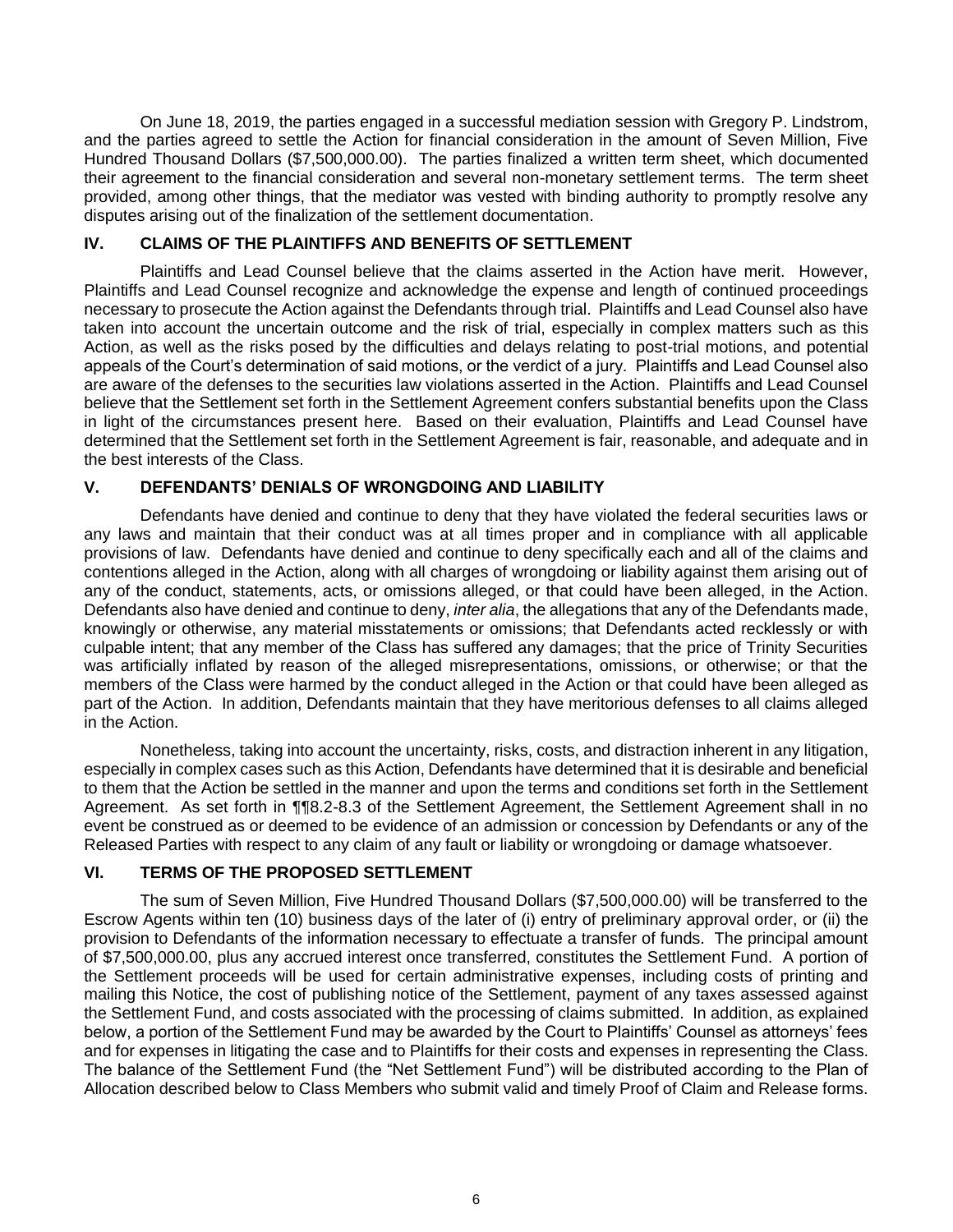### **VII. PLAN OF ALLOCATION**

The Net Settlement Fund will be distributed to Class Members who submit valid, timely Proof of Claim and Release forms ("Authorized Claimants") under the Plan of Allocation described below. The Plan of Allocation provides that Authorized Claimants will be eligible to participate in the distribution of the Net Settlement Fund only if Authorized Claimants purchased or otherwise acquired Trinity Securities during the Class Period, between February 16, 2012 and April 24, 2015, inclusive. No distributions will be made to Authorized Claimants who would otherwise receive a distribution of less than \$10.00.

For purposes of determining the amount an Authorized Claimant may recover under the Plan of Allocation, Lead Counsel conferred with their damages consultant and the Plan of Allocation reflects an assessment of the damages that they believe could have been recovered had Plaintiffs prevailed at trial. Defendants have had, and shall have, no involvement or responsibility for the terms or application of the Plan of Allocation described herein. The Court may approve the Settlement, even if it does not approve the Plan of Allocation.

## **A. Eligible Securities**

The Trinity Securities for which an Authorized Claimant may be entitled to receive a distribution from the Net Settlement Fund consist of Trinity common stock.

### **B. Recognized Loss**

To the extent there are sufficient funds in the Net Settlement Fund, each Authorized Claimant will receive an amount equal to the Authorized Claimant's "Recognized Loss," as described below. If, however, as expected, the amount in the Net Settlement Fund is not sufficient to permit payment of the total Recognized Loss of each Authorized Claimant, then each Authorized Claimant shall be paid the percentage of the Net Settlement Fund that each Authorized Claimant's Recognized Loss bears to the total of the Recognized Losses of all Authorized Claimants – *i.e.*, the Authorized Claimant's *pro rata* share of the Net Settlement Fund. Payment in this manner shall be deemed conclusive against all Authorized Claimants.

The proposed Plan of Allocation reflects the Plaintiffs' allegations that over the course of the Class Period, the trading prices of Trinity Securities were artificially inflated as a result of the Defendants' misrepresentations and omissions concerning this matter.

Estimated damages and the Plan of Allocation were developed based on event study analysis, which determines how much artificial inflation was in the stock price on each day during the Class Period by measuring how much the stock price was inflated as a result of the alleged misrepresentations and omissions and declined as a result of alleged disclosures that corrected the alleged misrepresentations and omissions.

## **C. Calculation of Recognized Loss**

The allocation formula set forth below is based on the following inflation per share amount for Class Period common stock purchases and sales as well as the statutory PSLRA 90 day-look back amounts set forth below. If the allocation formula set forth below yields an amount less than \$0.00, the claim per share is \$0.00.<sup>1</sup>

| <b>Inflation Period</b>              | Inflation per<br><b>Share</b> |
|--------------------------------------|-------------------------------|
| February 16, 2012 - October 12, 2014 | \$6.53                        |
| October 13, 2014 - October 23, 2014  | \$4.46                        |
| October 24, 2014 - October 28, 2014  | \$3.54                        |
| October 29, 2014 - April 21, 2015    | \$0.81                        |
| April 22, 2015 - April 24, 2015      | \$0.47                        |

 $\overline{a}$ All amounts are adjusted for the Company's June 19, 2014 two for one stock split.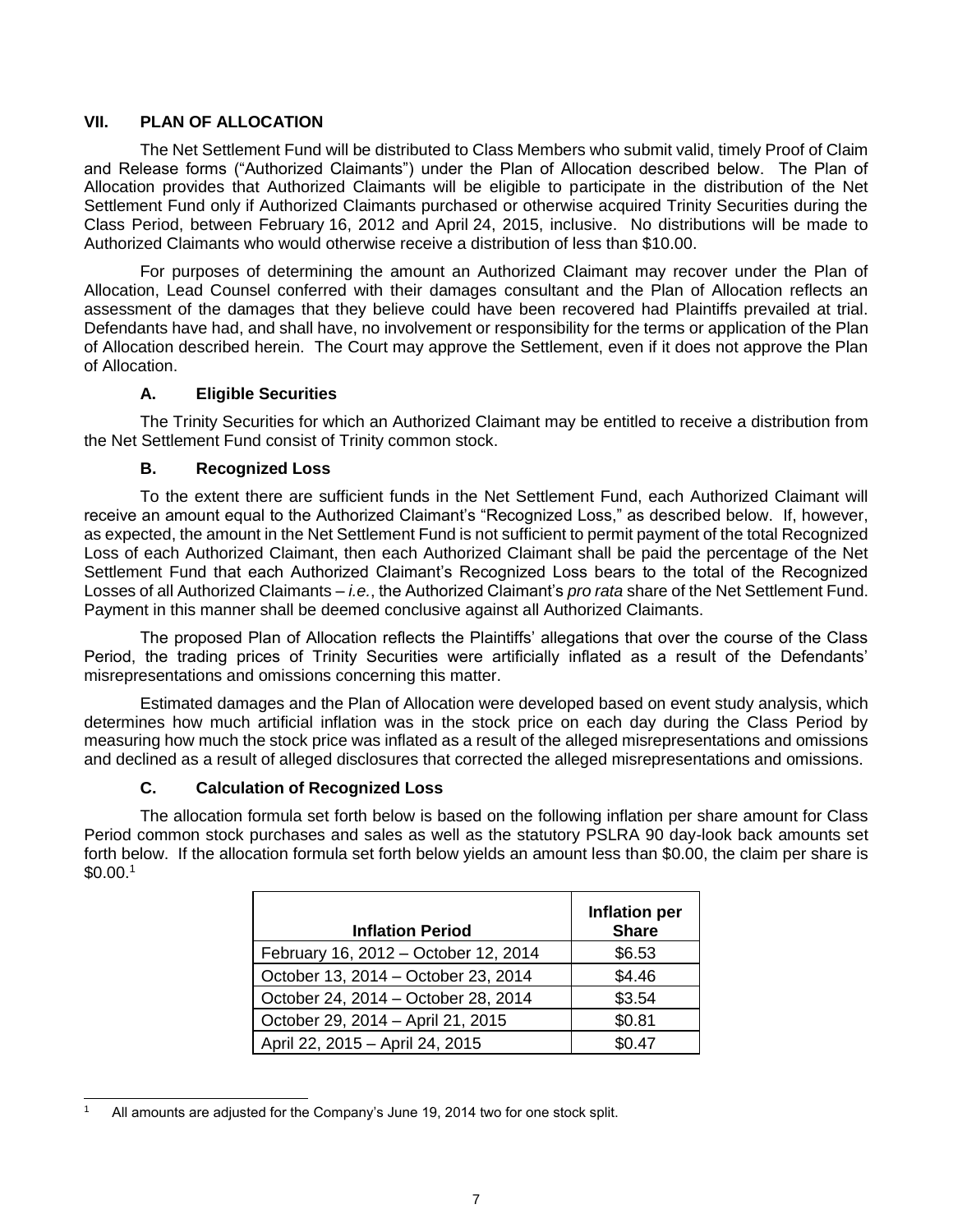For shares of Trinity common stock *purchased, or acquired, between February 16, 2012 and April 24, 2015, inclusive*, the claim per share shall be as follows:

- (a) If sold prior to October 13, 2014, the claim per share is \$0.00.
- (b) If sold between October 13, 2014 and April 24, 2015, inclusive, the claim per share shall be the lesser of: (i) the inflation per share at the time of purchase/acquisition less the inflation per share at the time of sale; and (ii) the difference between the purchase/acquisition price and the sale price.
- (c) If retained at the end of April 24, 2015 and sold on or before July 24, 2015, the claim per share shall be the least of: (i) the inflation per share at the time of purchase/acquisition; (ii) the difference between the purchase/acquisition price and the sale price; and (iii) the difference between the purchase/acquisition price and the average closing price up to the date of sale as set forth in the table below.
- (d) If retained at the end of July 24, 2015, the claim per share shall be the lesser of: (i) the inflation per share at the time of purchase/acquisition; and (ii) the difference between the purchase/acquisition price and \$28.62.

| <b>Date</b> | <b>Price</b> | Average<br><b>Closing Price</b> | <b>Date</b> | <b>Price</b>        | Average<br>Closing<br><b>Price</b> |
|-------------|--------------|---------------------------------|-------------|---------------------|------------------------------------|
| 4/27/2015   | \$28.13      | \$28.13                         | 6/11/2015   | \$30.05             | \$29.95                            |
| 4/28/2015   | \$28.21      | \$28.17                         | 6/12/2015   | \$30.20             | \$29.96                            |
| 4/29/2015   | \$28.07      | \$28.14                         | 6/15/2015   | \$30.01             | \$29.96                            |
| 4/30/2015   | \$27.09      | \$27.88                         | 6/16/2015   | \$29.19             | \$29.94                            |
| 5/1/2015    | \$28.96      | \$28.09                         | 6/17/2015   | \$29.36             | \$29.92                            |
| 5/4/2015    | \$28.66      | \$28.19                         | 6/18/2015   | \$29.70             | \$29.91                            |
| 5/5/2015    | \$29.06      | \$28.31                         | 6/19/2015   | \$29.52             | \$29.90                            |
| 5/6/2015    | \$29.00      | \$28.40                         | 6/22/2015   | \$29.43             | \$29.89                            |
| 5/7/2015    | \$29.96      | \$28.57                         | 6/23/2015   | \$30.33             | \$29.90                            |
| 5/8/2015    | \$30.37      | \$28.75                         | 6/24/2015   | \$29.59             | \$29.90                            |
| 5/11/2015   | \$30.75      | \$28.93                         | 6/25/2015   | \$28.09             | \$29.85                            |
| 5/12/2015   | \$30.45      | \$29.06                         | 6/26/2015   | \$27.24             | \$29.79                            |
| 5/13/2015   | \$30.90      | \$29.20                         | 6/29/2015   | \$26.86             | \$29.73                            |
| 5/14/2015   | \$30.56      | \$29.30                         | 6/30/2015   | \$26.43             | \$29.66                            |
| 5/15/2015   | \$30.75      | \$29.39                         | 7/1/2015    | \$26.30             | \$29.59                            |
| 5/18/2015   | \$31.13      | \$29.50                         | 7/2/2015    | \$25.79             | \$29.51                            |
| 5/19/2015   | \$30.71      | \$29.57                         | 7/6/2015    | \$25.30             | \$29.42                            |
| 5/20/2015   | \$30.88      | \$29.65                         | 7/7/2015    | $\overline{$}25.34$ | \$29.34                            |
| 5/21/2015   | \$31.37      | \$29.74                         | 7/8/2015    | \$24.39             | \$29.24                            |
| 5/22/2015   | \$31.42      | \$29.82                         | 7/9/2015    | \$25.18             | \$29.16                            |
| 5/26/2015   | \$30.19      | \$29.84                         | 7/10/2015   | \$25.48             | \$29.09                            |
| 5/27/2015   | \$30.75      | \$29.88                         | 7/13/2015   | \$25.82             | \$29.03                            |
| 5/28/2015   | \$30.14      | \$29.89                         | 7/14/2015   | \$25.79             | \$28.97                            |
| 5/29/2015   | \$29.99      | \$29.90                         | 7/15/2015   | \$25.81             | \$28.92                            |
| 6/1/2015    | \$29.71      | \$29.89                         | 7/16/2015   | \$26.18             | \$28.87                            |
| 6/2/2015    | \$30.38      | \$29.91                         | 7/17/2015   | \$25.83             | \$28.82                            |
| 6/3/2015    | \$30.70      | \$29.94                         | 7/20/2015   | \$25.77             | \$28.77                            |
| 6/4/2015    | \$30.37      | \$29.95                         | 7/21/2015   | \$26.29             | \$28.72                            |
| 6/5/2015    | \$30.69      | \$29.98                         | 7/22/2015   | \$26.13             | \$28.68                            |
| 6/8/2015    | \$30.04      | \$29.98                         | 7/23/2015   | \$25.97             | \$28.64                            |
| 6/9/2015    | \$29.23      | \$29.96                         | 7/24/2015   | \$27.33             | \$28.62                            |
| 6/10/2015   | \$29.60      | \$29.94                         |             |                     |                                    |

| <b>Date</b> | <b>Price</b> | Average<br><b>Closing Price</b> | <b>Date</b> | <b>Price</b> | Average<br><b>Closing</b><br><b>Price</b> |
|-------------|--------------|---------------------------------|-------------|--------------|-------------------------------------------|
| 1/27/2015   | \$28.13      | \$28.13                         | 6/11/2015   | \$30.05      | \$29.95                                   |
| 1/28/2015   | \$28.21      | \$28.17                         | 6/12/2015   | \$30.20      | \$29.96                                   |
| 1/29/2015   | \$28.07      | \$28.14                         | 6/15/2015   | \$30.01      | \$29.96                                   |
| 1/30/2015   | \$27.09      | \$27.88                         | 6/16/2015   | \$29.19      | \$29.94                                   |
| 5/1/2015    | \$28.96      | \$28.09                         | 6/17/2015   | \$29.36      | \$29.92                                   |
| 5/4/2015    | \$28.66      | \$28.19                         | 6/18/2015   | \$29.70      | \$29.91                                   |
| 5/5/2015    | \$29.06      | \$28.31                         | 6/19/2015   | \$29.52      | \$29.90                                   |
| 5/6/2015    | \$29.00      | \$28.40                         | 6/22/2015   | \$29.43      | \$29.89                                   |
| 5/7/2015    | \$29.96      | \$28.57                         | 6/23/2015   | \$30.33      | \$29.90                                   |
| 5/8/2015    | \$30.37      | \$28.75                         | 6/24/2015   | \$29.59      | \$29.90                                   |
| 5/11/2015   | \$30.75      | \$28.93                         | 6/25/2015   | \$28.09      | \$29.85                                   |
| 5/12/2015   | \$30.45      | \$29.06                         | 6/26/2015   | \$27.24      | \$29.79                                   |
| 5/13/2015   | \$30.90      | \$29.20                         | 6/29/2015   | \$26.86      | \$29.73                                   |
| 5/14/2015   | \$30.56      | \$29.30                         | 6/30/2015   | \$26.43      | \$29.66                                   |
| 5/15/2015   | \$30.75      | \$29.39                         | 7/1/2015    | \$26.30      | \$29.59                                   |
| 5/18/2015   | \$31.13      | \$29.50                         | 7/2/2015    | \$25.79      | \$29.51                                   |
| 5/19/2015   | \$30.71      | \$29.57                         | 7/6/2015    | \$25.30      | $\overline{$}29.42$                       |
| 5/20/2015   | \$30.88      | \$29.65                         | 7/7/2015    | \$25.34      | \$29.34                                   |
| 5/21/2015   | \$31.37      | \$29.74                         | 7/8/2015    | \$24.39      | \$29.24                                   |
| 5/22/2015   | \$31.42      | \$29.82                         | 7/9/2015    | \$25.18      | \$29.16                                   |
| 5/26/2015   | \$30.19      | \$29.84                         | 7/10/2015   | \$25.48      | \$29.09                                   |
| 5/27/2015   | \$30.75      | \$29.88                         | 7/13/2015   | \$25.82      | \$29.03                                   |
| 5/28/2015   | \$30.14      | \$29.89                         | 7/14/2015   | \$25.79      | \$28.97                                   |
| 5/29/2015   | \$29.99      | \$29.90                         | 7/15/2015   | \$25.81      | \$28.92                                   |
| 6/1/2015    | \$29.71      | \$29.89                         | 7/16/2015   | \$26.18      | \$28.87                                   |
| 6/2/2015    | \$30.38      | \$29.91                         | 7/17/2015   | \$25.83      | \$28.82                                   |
| 6/3/2015    | \$30.70      | \$29.94                         | 7/20/2015   | \$25.77      | \$28.77                                   |
| 6/4/2015    | \$30.37      | \$29.95                         | 7/21/2015   | \$26.29      | \$28.72                                   |
| 6/5/2015    | \$30.69      | \$29.98                         | 7/22/2015   | \$26.13      | \$28.68                                   |
| 6/8/2015    | \$30.04      | \$29.98                         | 7/23/2015   | \$25.97      | \$28.64                                   |
| 6/9/2015    | \$29.23      | \$29.96                         | 7/24/2015   | \$27.33      | \$28.62                                   |
| 3/10/2015   | \$29.60      | \$29.94                         |             |              |                                           |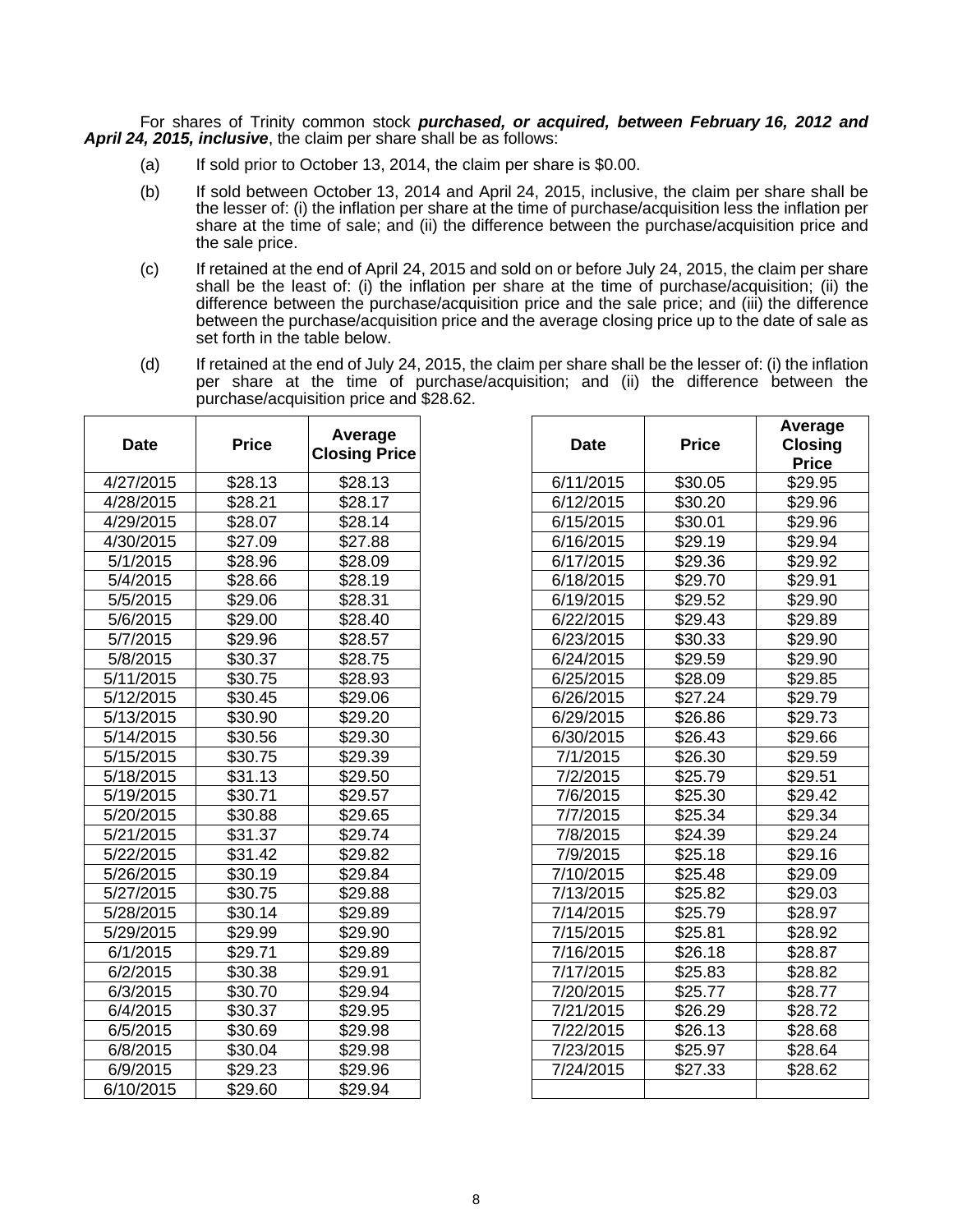If a Class Member held Trinity Securities at the beginning of the Class Period or made multiple purchases, acquisitions, or sales of Trinity Securities during or after the Class Period, the starting point for calculating an Authorized Claimant's Recognized Loss is to match the Authorized Claimant's holdings, purchases, and acquisitions to their sales using the FIFO (*i.e.*, first-in-first-out) method. Under the FIFO method, Trinity Securities sold during the Class Period will be matched, in chronological order first against Trinity Securities held at the beginning of the Class Period. The remaining sales of Trinity Securities during the Class Period will then be matched, in chronological order against Trinity Securities purchased or acquired during the Class Period.

Purchases or acquisitions and sales of Trinity Securities shall be deemed to have occurred on the "contract" or "trade" date as opposed to the "settlement" or "payment" date. The receipt or grant by gift, inheritance, or operation of law of Trinity Securities during the Class Period shall not be deemed a purchase, acquisition, or sale of Trinity Securities for the calculation of Recognized Loss, unless (i) the donor or decedent purchased or otherwise acquired such shares of Trinity Securities during the Class Period; (ii) no Proof of Claim and Release was submitted by or on behalf of the donor, on behalf of the decedent, or by anyone else with respect to such shares of Trinity Securities; and (iii) it is specifically so provided in the instrument of gift or assignment.

The Court has reserved jurisdiction to allow, disallow, or adjust the claim of any Class Member on equitable grounds.

The Court may approve this plan as proposed or it may modify the Plan of Allocation without further notice to the Class. Any Orders regarding any modification of the Plan of Allocation will be posted on the Settlement website, www.TrinitySecuritiesSettlement.com.

### **VIII. PARTICIPATION IN THE CLASS**

If you fall within the definition of the Class, you are a Class Member unless you elect to be excluded from the Class pursuant to this Notice. If you do not request to be excluded from the Class, you will be bound by any judgment entered with respect to the Settlement in the Action against the Defendants whether or not you file a Proof of Claim and Release form.

If you are a Class Member, you need do nothing (other than timely file a Proof of Claim and Release if you wish to participate in the distribution of the Net Settlement Fund). Your interests will be represented by Lead Counsel. If you choose, you may enter an appearance individually or through your own counsel at your own expense.

TO PARTICIPATE IN THE DISTRIBUTION OF THE NET SETTLEMENT FUND, YOU MUST TIMELY COMPLETE AND RETURN THE PROOF OF CLAIM AND RELEASE THAT ACCOMPANIES THIS NOTICE. A Proof of Claim and Release is enclosed with this Notice and also may be downloaded at www.TrinitySecuritiesSettlement.com. Read the instructions carefully; fill out the Proof of Claim and Release; sign it; and mail or submit it online so that it is **postmarked (if mailed) or received (if submitted online) no later than March 25, 2020.** Unless the Court orders otherwise, if you do not timely submit a valid Proof of Claim and Release, you will be barred from receiving any payments from the Net Settlement Fund, but will in all other respects be bound by the provisions of the Settlement Agreement and the Final Judgment.

#### **IX. EXCLUSION FROM THE CLASS**

You may request to be excluded from the Class. To do so, you must mail a written request stating that you wish to be excluded from the Class to:

> *Trinity Securities Litigation* Claims Administrator c/o Gilardi & Co. LLC **EXCLUSIONS** 3301 Kerner Blvd. San Rafael, CA 94901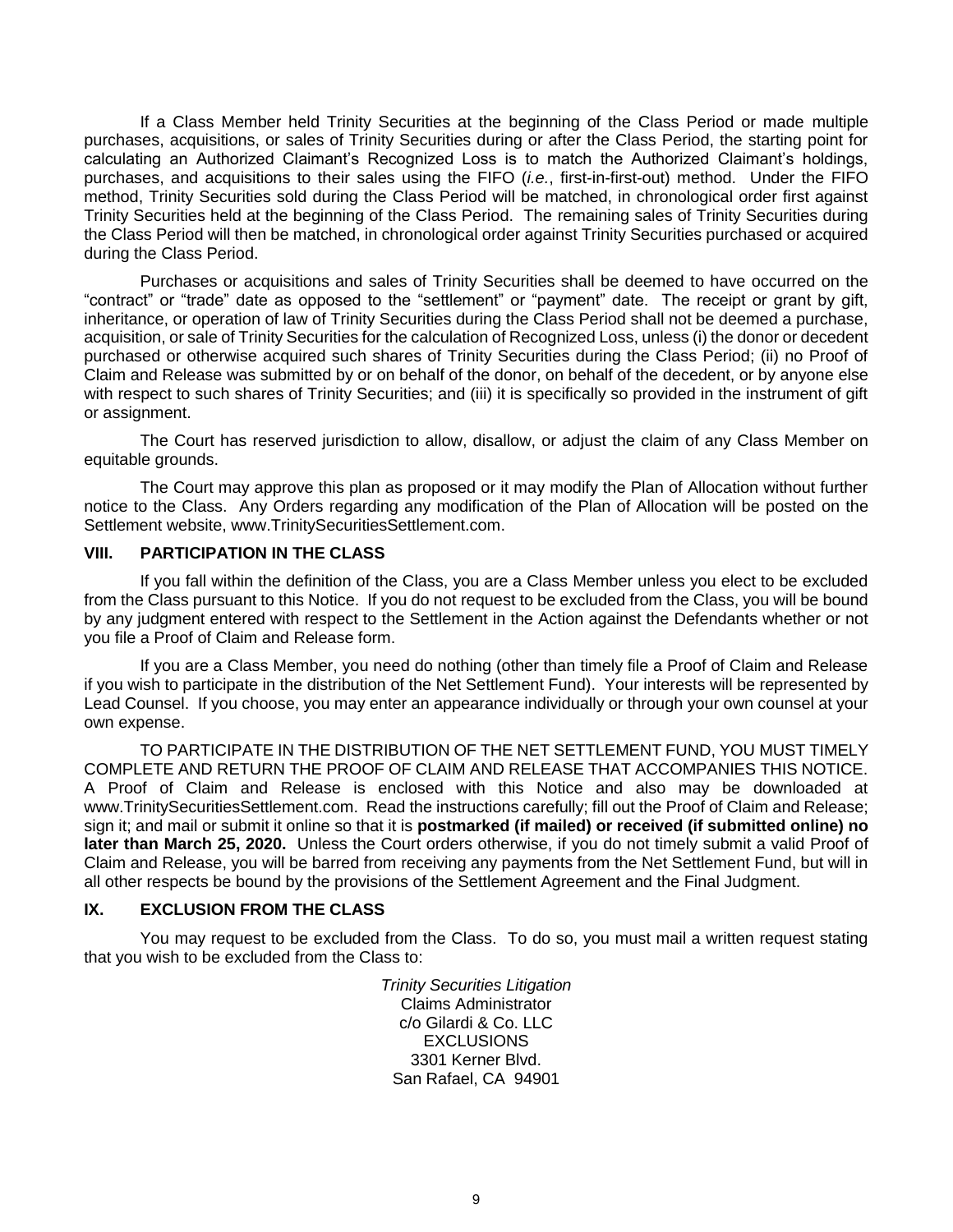The request for exclusion must state: (1) your name, address, and telephone number; (2) all purchases, acquisitions, and sales of Trinity Securities made from February 16, 2012 through April 24, 2015, inclusive, including the dates and prices of each purchase, acquisition, or sale, and the amount of Securities purchased, otherwise acquired, or sold; and (3) that you wish to be excluded from the Class in *Isolde v. Trinity Industries, Inc.*, No. 3:15-cv-02093 (N.D. Tex.). **YOUR EXCLUSION REQUEST MUST BE POSTMARKED ON OR BEFORE MARCH 10, 2020.** If you submit a valid and timely request for exclusion, you shall have no rights under the Settlement, you shall not share in the distribution of the Net Settlement Fund, and you shall not be bound by the Settlement Agreement or the Judgment.

# **X. DISMISSAL AND RELEASES**

If the proposed Settlement is approved, the Court will enter a Final Judgment. The Judgment will dismiss the Released Claims with prejudice as to all Released Parties as provided in the Settlement Agreement.

The Judgment will provide that all Class Members who have not validly and timely requested to be excluded from the Class shall be deemed to have released and forever discharged all Released Claims, including Unknown Claims, against all Released Parties as provided in the Settlement Agreement.

# **XI. APPLICATION FOR ATTORNEYS' FEES AND EXPENSES**

At the Settlement Hearing, Lead Counsel will request the Court to award attorneys' fees of \$1,125,000, plus litigation expenses not to exceed \$200,000, plus interest earned on both amounts. Class Members are not personally liable for any such fees, expenses, or compensation. In addition, the Plaintiffs intend to seek an amount not to exceed \$20,000 for their costs and expenses incurred in representing the Class.

To date, Plaintiffs' Counsel have not received any payment for their services in conducting this Action on behalf of Plaintiffs and members of the Class, nor have counsel been paid for their expenses. The fee requested by Lead Counsel would compensate Plaintiffs' Counsel's efforts in achieving the Settlement Fund for the benefit of the Class, and for their risk in undertaking this representation on a contingency basis. The fee requested is within the range of fees awarded to plaintiffs' counsel under similar circumstances in litigation of this type.

## **XII. CONDITIONS FOR SETTLEMENT**

The Settlement is conditioned upon the occurrence of certain events described in the Settlement Agreement. Those events include, among other things: (1) entry of the Judgment by the Court, as provided for in the Settlement Agreement; and (2) expiration of the time to appeal from or alter or amend the Judgment. Pending the Court's consideration of this Settlement, the Court has stayed all proceedings, and Class Members are precluded from bringing or pursuing any litigation that seeks to prosecute the Released Claims.

If, for any reason, any one of the conditions described in the Settlement Agreement is not met, the Settlement Agreement might be terminated and, if terminated, will become null and void, and the Settling Parties will be restored to their respective positions as of June 17, 2019.

# **XIII. THE RIGHT TO BE HEARD AT THE SETTLEMENT HEARING**

Any Class Member who has not validly and timely requested to be excluded from the Class, and who objects to any aspect of the Settlement, the Plan of Allocation, the application for an award of attorneys' fees and expenses or Plaintiffs' application for an award of their costs and expenses, may appear and be heard at the Settlement Hearing.<sup>1</sup> Any such Person must submit and serve a written notice of objection, to be *received* **on or before March 10, 2020,** by **each** of the following:

 $\overline{a}$ Lead Counsel's pleadings in support of these matters will be filed with the Court on or before March 24, 2020.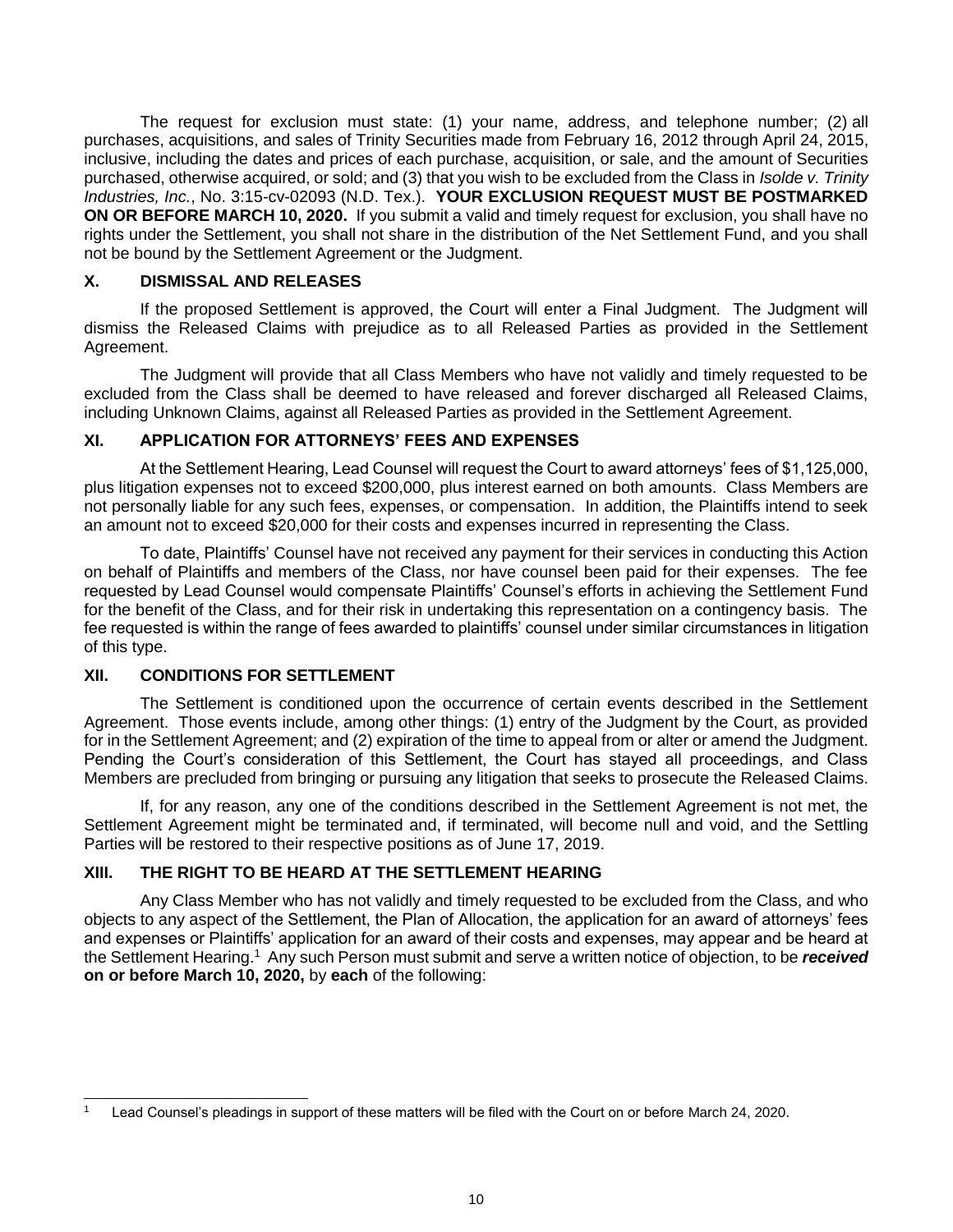CLERK OF THE COURT UNITED STATES DISTRICT COURT NORTHERN DISTRICT OF TEXAS Earle Cabell Federal Building United States Courthouse 1100 Commerce Street, Room 1452 Dallas, TX 75242

ROBBINS GELLER RUDMAN & DOWD LLP NATHAN R. LINDELL 655 West Broadway, Suite 1900 San Diego, CA 92101

GIBSON, DUNN & CRUTCHER LLP MERYL L. YOUNG 3161 Michelson Drive Irvine, CA 92612

*Counsel for Defendants*

#### *Counsel for Plaintiffs*

The objection must: (a) state the name, address, and telephone number of the person or entity objecting and must be signed by the objector; (b) state whether the objector is represented by counsel and, if so, the name, address, and telephone number of the objector's counsel; (c) contain a statement of the Class Member's objection or objections, and the specific reasons for each objection, including any legal and evidentiary support the Class Member wishes to bring to the Court's attention; and (d) include documents sufficient to prove membership in the Class, consisting of documents showing the number of Trinity Securities that the objector (i) owned as of the opening of trading on February 16, 2012, and (ii) purchased/acquired and/or sold during the Class Period (*i.e.*, between February 16, 2012 and April 24, 2015, inclusive), as well as the dates, number of Trinity Securities, and prices for each such purchase/acquisition and sale. Documentation establishing membership in the Class must consist of copies of brokerage confirmation slips or monthly brokerage account statements, or an authorized statement from the objector's broker containing the transactional and holding information found in a broker confirmation slip or account statement. Objectors who enter an appearance and desire to present evidence at the Settlement Hearing in support of their objection must include in their written objection or notice of appearance the identity of any witnesses they may call to testify and any exhibits they intend to introduce into evidence at the hearing. The objection must state whether it applies only to the objector, to a specific subset of the Class, or to the entire Class, and also state with specificity the grounds for the objection.

## **XIV. SPECIAL NOTICE TO BANKS, BROKERS AND OTHER NOMINEES**

If you hold or held any Trinity Securities purchased or otherwise acquired between February 16, 2012 and April 24, 2015, inclusive, as nominee for a beneficial owner, then, within seven (7) calendar days after you receive this Notice, you must either: (1) send a copy of this Notice and the Proof of Claim and Release by First-Class Mail to all such Persons; or (2) provide a list of the names and addresses of such Persons to the Claims Administrator:

> *Trinity Securities Litigation* Claims Administrator c/o Gilardi & Co. LLC P.O. Box 43300 Providence, RI 02940-3300

If you choose to mail the Notice and Proof of Claim and Release yourself, you may obtain from the Claims Administrator (without cost to you) as many additional copies of these documents as you will need to complete the mailing.

Regardless of whether you choose to complete the mailing yourself or elect to have the mailing performed for you, you may obtain reimbursement for, or advancement of, reasonable administrative costs actually incurred or expected to be incurred in connection with forwarding the Notice and Proof of Claim and Release and which would not have been incurred but for the obligation to forward the Notice and Proof of Claim and Release, upon submission of appropriate documentation to the Claims Administrator.